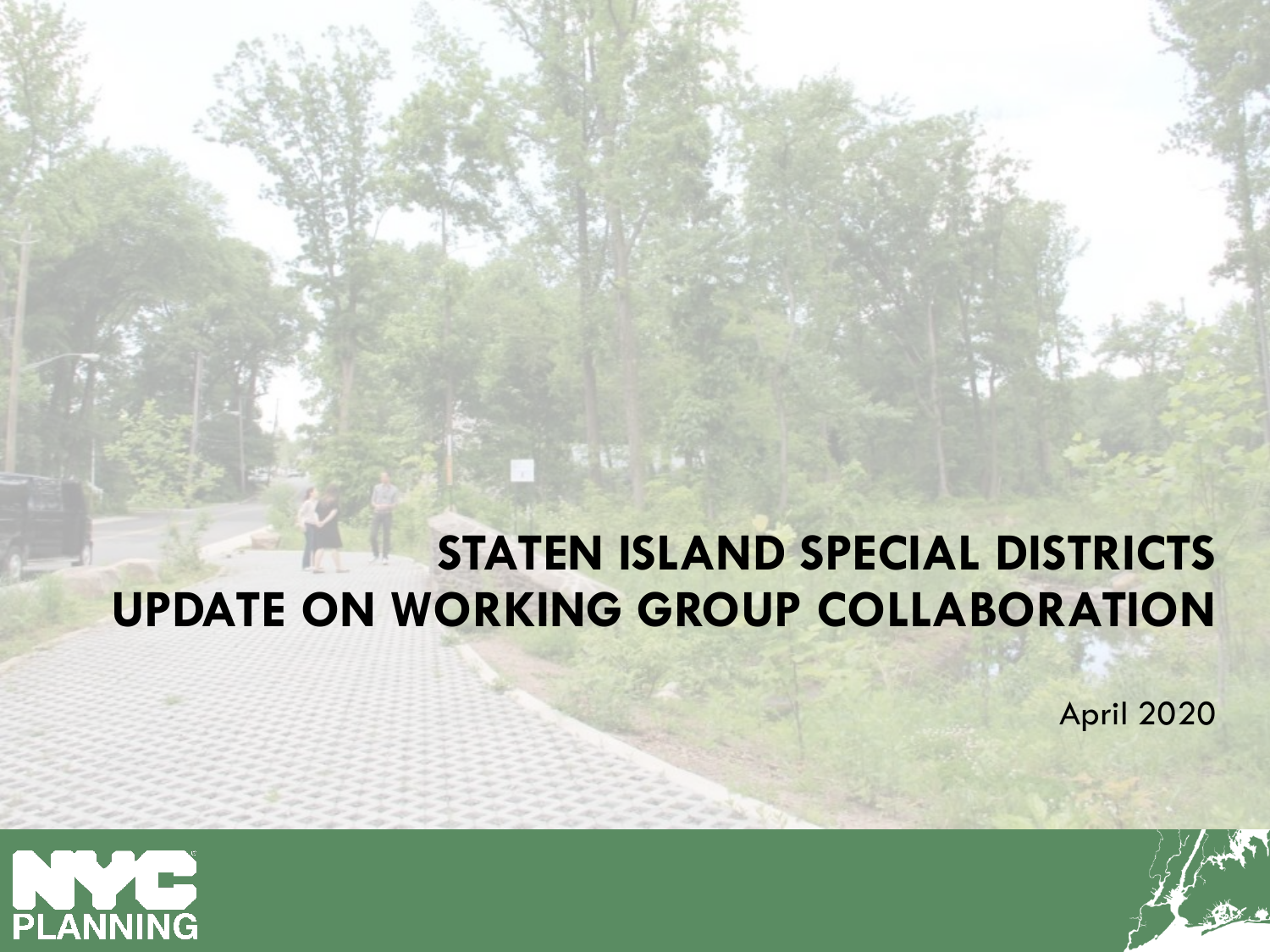

To create the proposal, DCP conducted significant research and worked collaboratively with stakeholders.

### **Ongoing coordination with other agencies:**

- NYC Department of Buildings
- NYC Department of Parks and Recreation's Natural Resources Group
- NYC Department of Environmental Conservation
- NYC Fire Department
- NYC Department of Environmental Protection
- NYS Department of Environmental Conservation

### **Staten Island Working Group Members:**

- SI Community Board 1
- SI Community Board 2
- SI Community Board 3
- Serpentine Art and Nature Commons Inc.
- SI Taxpayers Association
- SI Borough President's Office
- SI Chapter- American Institute of Architects
- SI Building Industry Association
- NYC Parks Natural Resources Group
- Protectors of Pine Oak Woods
- Westervelt Civic Association
- Department of Buildings
- Professional Landscape Architects and Planners





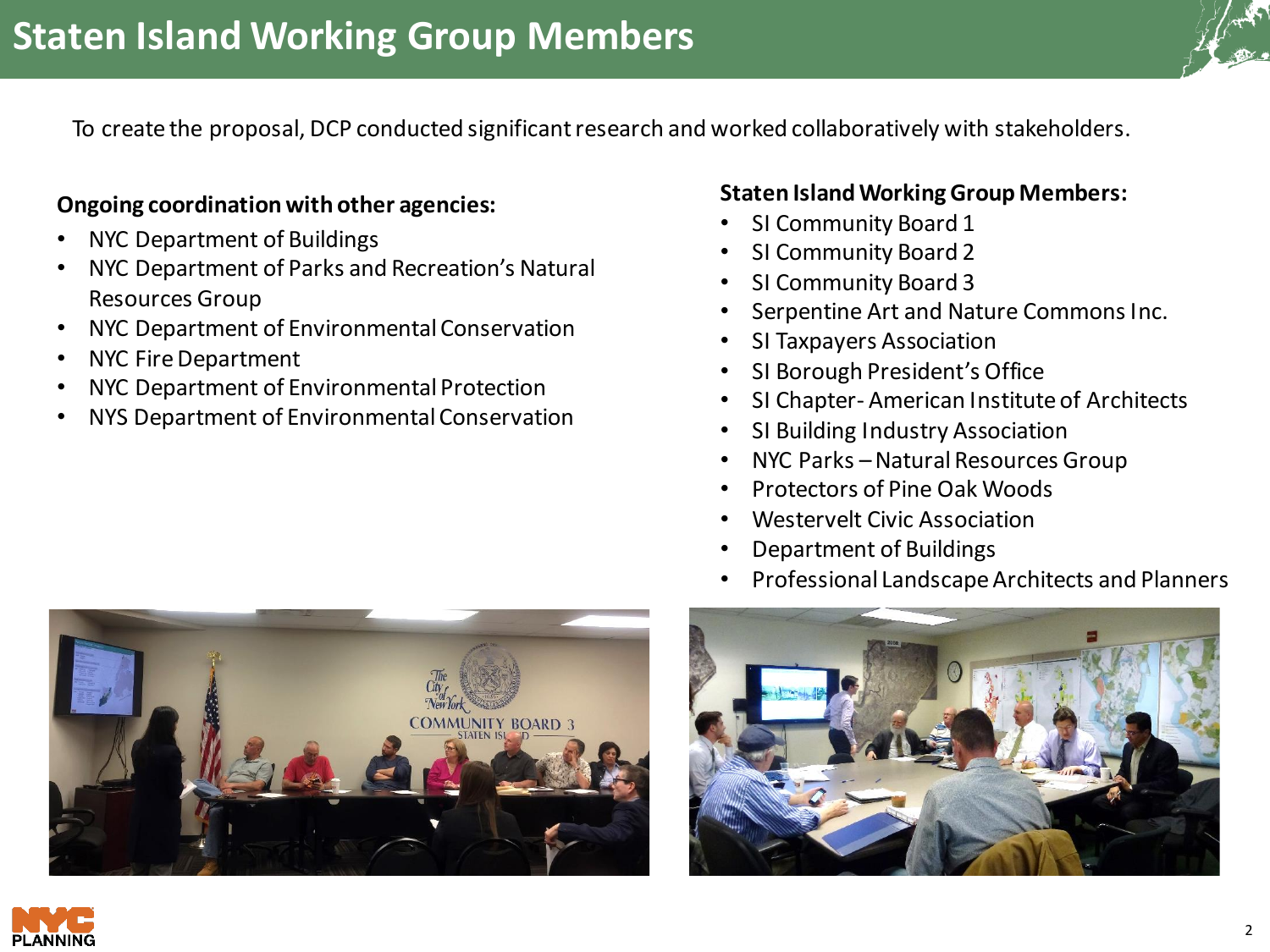

Based on feedback from Staten Island communities, including requests to simplify an earlier proposal, DCP re-started conversations with the SI Working Group in the summer of 2019.

Our goals have remained the same – to balance neighborhood development with the preservation of Staten Island's natural areas, and to make home improvement projects less costly and burdensome for homeowners.

Through collaboration with the Working Group, we have made significant improvements to the proposal that we collectively believe better reflect the priorities of Staten Island.

We held several meetings since June 2019 to:

- Identify the feedback and priorities of Staten Island communities
- Discuss and test out potential solutions tailored to the needs and goals of each of the three SI Special Districts (Special Hillsides Preservation District, Special Natural Area District, and Special South Richmond Development District)
- Reach consensus on a draft proposal based on the project principles

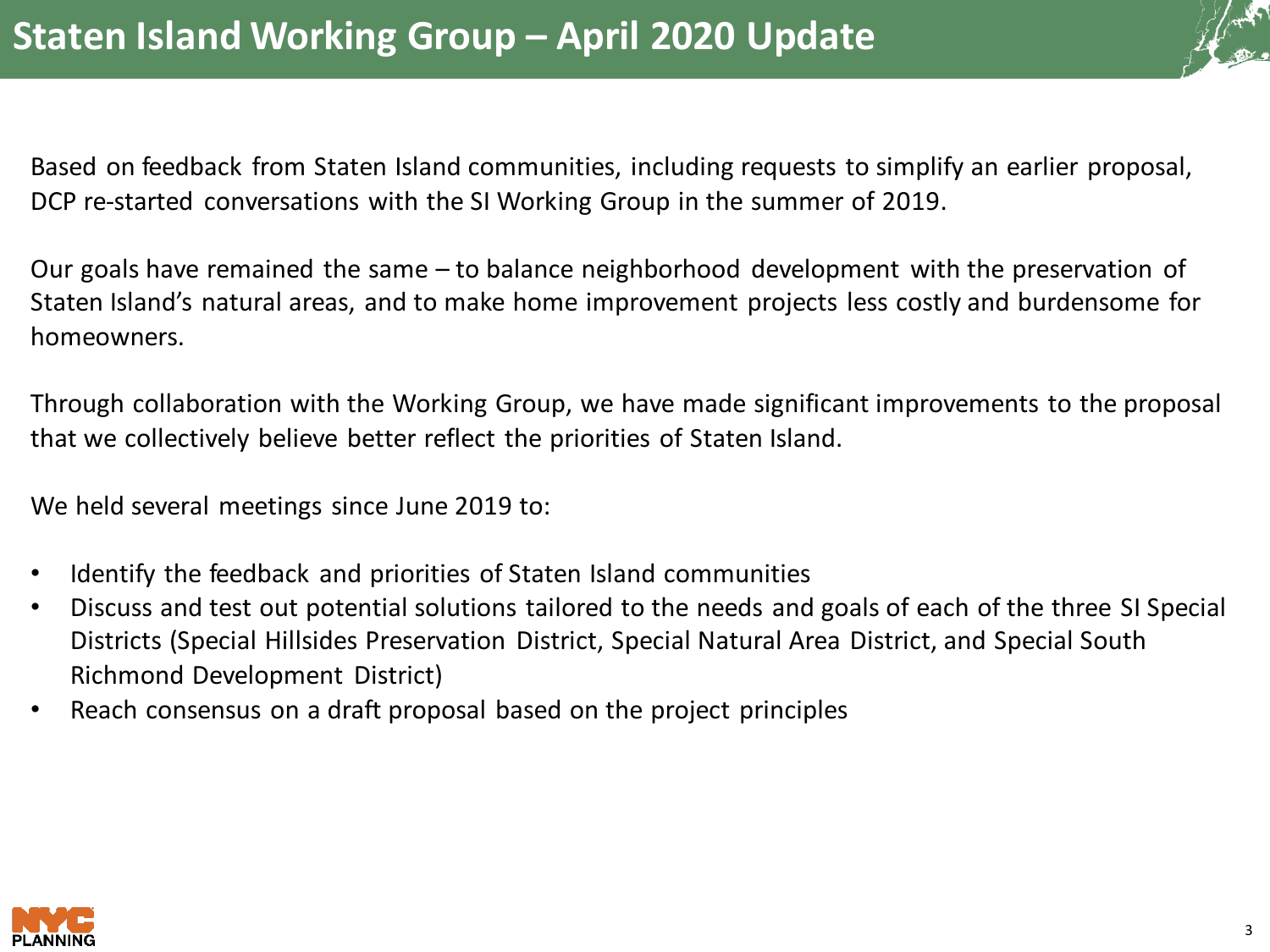

*Feedback and questions from SI communities: Why was DCP combining all three special districts when the context of South Richmond is different than the other Special Districts?*

Our earlier proposal was aimed at streamlining the regulations to provide consistency across the Island. While the three existing Special Districts have many shared objectives and common best practices, we heard concerns about the context of South Richmond being different from the other two districts, where the main objective was protecting steep slopes and the Serpentine Ridge.

For example, while lot coverage and hard surface regulations have been in place to protect steep slopes in Hillsides and Special Natural Area District for many years, these regulations were new for South Richmond where steep slope conditions are less prevalent. We heard concerns about the loss in flexibility that might result from extending these regulations to those areas.

### *Solutions:*

The draft proposal recognizes these different contexts by offering tailored solutions. First, we propose to modify the existing Special South Richmond Development District to modernize and simplify rules for homeowners, for the first time ensuring there is opportunity for community input for larger sites with natural features.

Second, as SNAD and Hillsides share much of the same context and regulatory framework today, the draft proposal seeks to combine these districts to provide consistency in how steep slopes are preserved across these geographies and throughout the Serpentine Ridge.

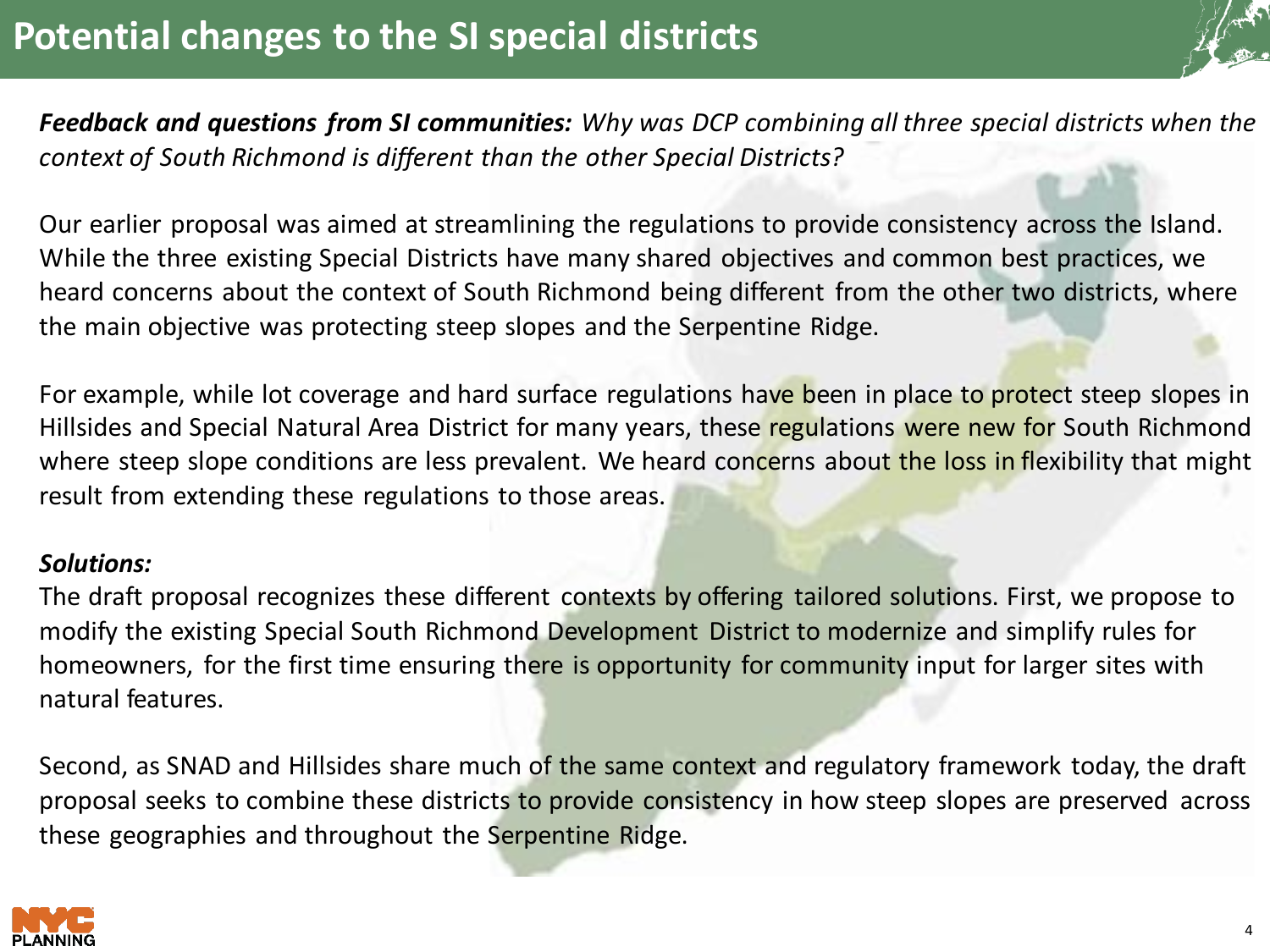# **Potential changes for sites adjacent to Parks and Bluebelts**



*Feedback and questions from SI communities: Why was DCP adding extra restrictions to my backyard if I live adjacent to a park, wetland, or other large habitat? Special Districts regulations are important, but the newer rules would result in less flexibility for me to use my backyard.*

Staten Islanders and those living adjacent to parks, Bluebelts, and State-protected wetlands are essential stewards of the Borough's natural resources. The earlier proposal required a planted buffer on lots abutting these areas. While our goal was to ensure that these natural areas would be protected in perpetuity, we heard the community's concerns about the additional constraint this would put on how they use their backyards.

### *Solutions:*

As a result of this community input, the earlier proposal to require a planted buffer will be removed, and we will keep the same on-site tree planting requirements that exist today.

The draft proposal will instead prevent encroachment on State-protected wetlands while allowing homeowners the full use of their backyard spaces—a newly created lot with protected wetland habitats must contain enough buildable area for new development.

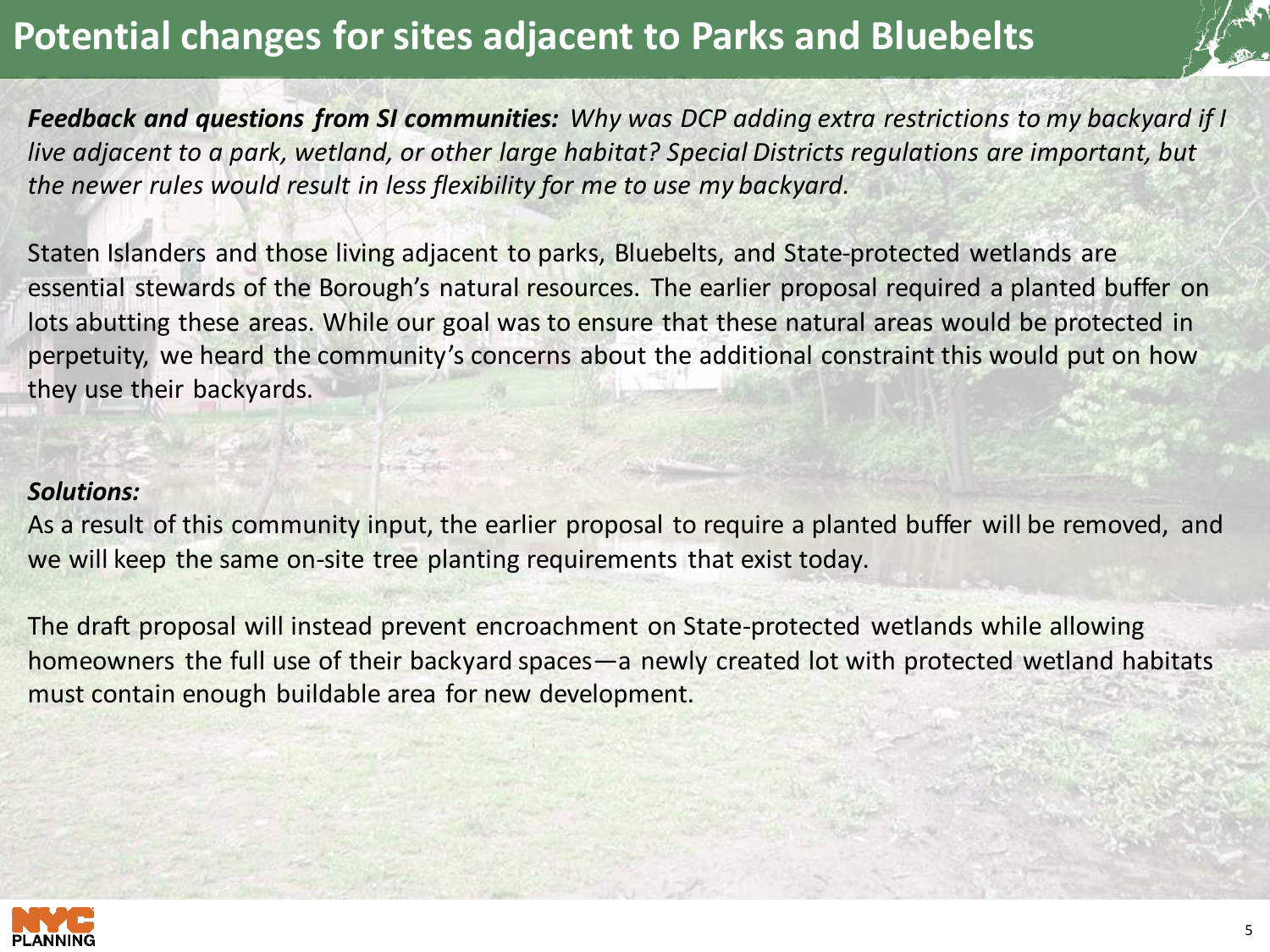### **Potential changes for tree planting**



*Feedback and questions from SI communities: Why was DCP adding a restriction for what species of tree on my property gets "credit?" What if I want to keep the "invasive tree" if it's healthy? The tree requirements were too onerous for a homeowner and provided less flexibility.*

We heard from property owners that they shouldn't be penalized for trees planted under current Special Districts rules that have since become "invasive" by State law. We also heard the earlier proposal's tree requirements were too onerous and complex for homeowners.

#### *Solutions:*

While State law prohibits the planting of *new* invasive trees, the draft proposal would ensure that any tree that was planted under today's rules could still be counted towards meeting your minimum tree requirements. You will not be penalized for existing invasive trees, and mature, older-growth trees– invasive or non-invasive–will count extra toward your tree credit.

You can also get a bonus towards your credit for removing any invasive species from your property. At the same time, we will ensure that newly planted trees are not invasive in accordance with State law.

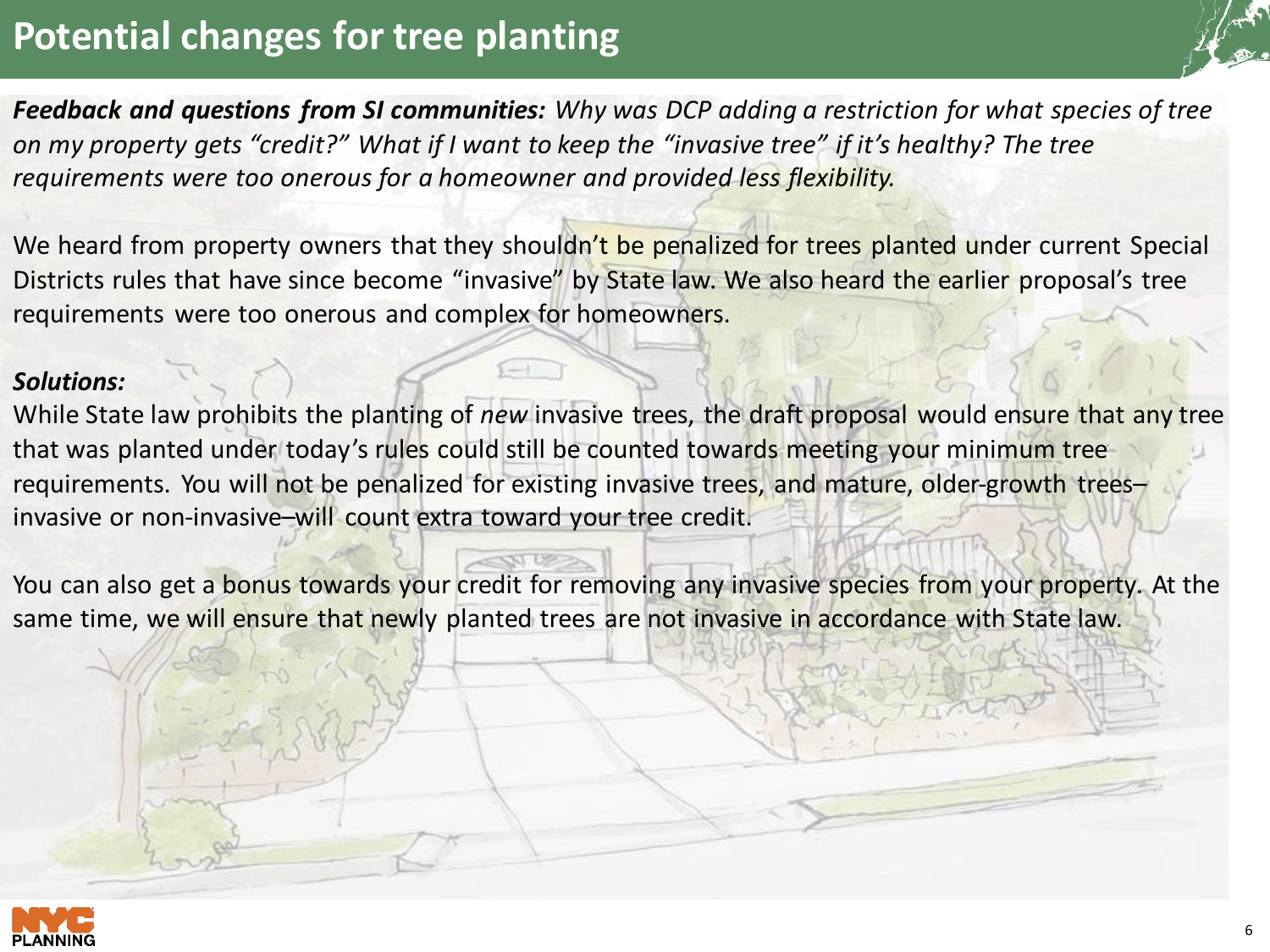### **Potential changes for groundcover planting**

*Feedback and questions from SI communities: Does DCP really need to regulate what I plant in my garden or if I choose to not have one at all?*

Groundcover planting and hard surface limitations are best practices today to preserve the neighborhood character of SNAD and Hillsides. However, we've heard that elements of the previously proposed regulations were confusing to homeowners, and not applicable to all areas.

### *Solutions:*

In SNAD and Hillsides, to preserve neighborhood character and the integrity of the steep slopes, the proposal would codify today's best practice of requiring an amount of planted area on-site, but would allow homeowners absolute discretion on where and what to plant.

The draft proposal would not include new groundcover planting requirements in South Richmond.

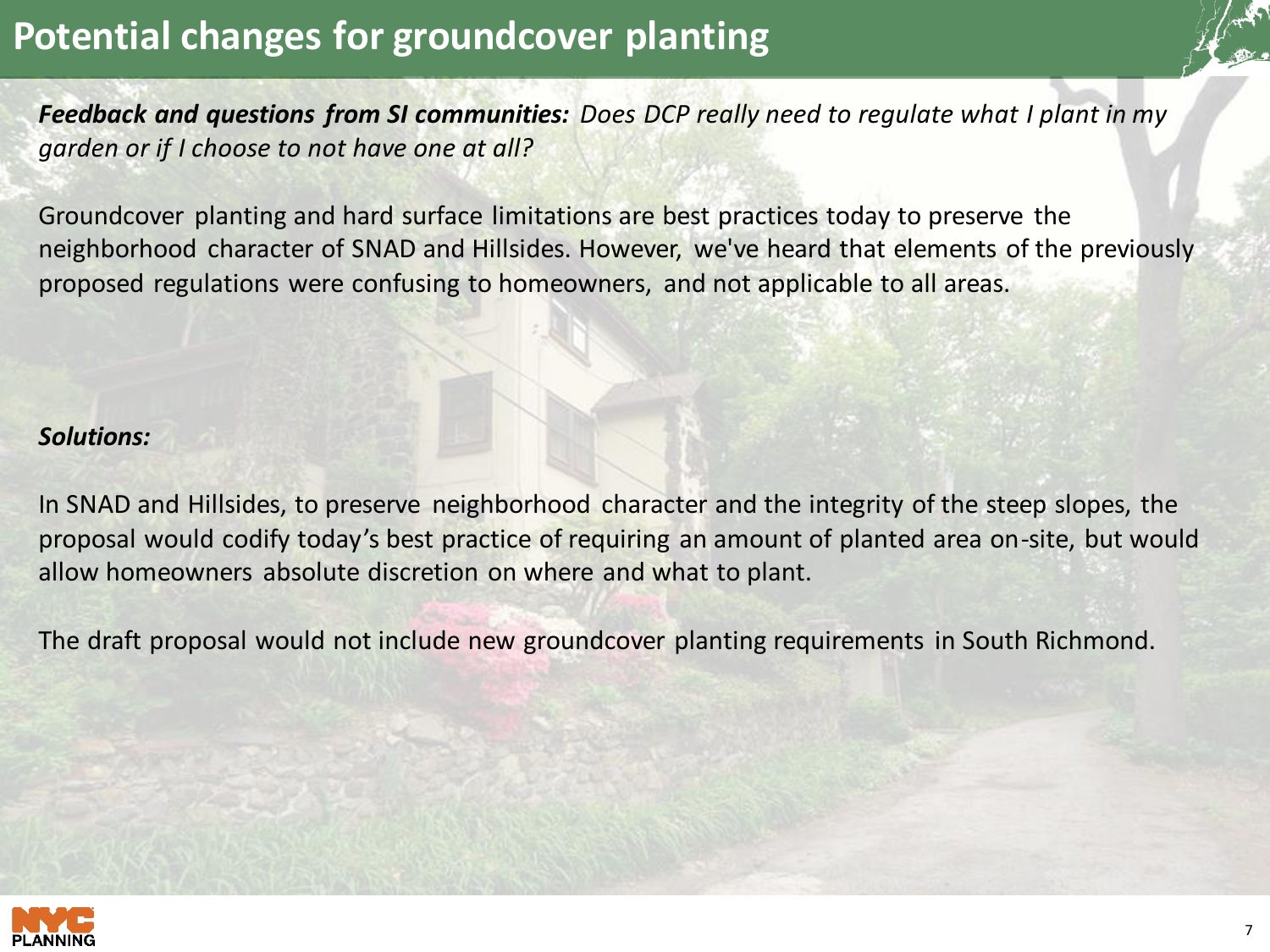# **Potential changes for preserving habitat on large sites**



*Feedback and questions from SI communities: Why was DCP requiring a certain percentage of habitat on a site to remain preserved? This is a one-size fits all approach and may not consider the needs of the site design, other codes/regulations, or surrounding context.* 

One of our primary objectives is to ensure the preservation of Staten Island's last remaining large natural resources. We acknowledge that the earlier proposal's 25% habitat preservation requirement for large lots was too rigid, and did not allow enough flexibility for developers, the community, or City Planning to determine the appropriate amount to be preserved on a site by site basis.

### *Solutions:*

The draft proposal keeps the concept of habitat preservation for large undeveloped lots over an acre, but does not include a specific amount of how much needs to be preserved.

Instead, the amount required to be preserved would be determined on a case-by-case basis depending on the proposed site plan, community needs, and the ecological importance and connectivity of the resource. The preservation area would be established by approval from the City Planning Commission with direct input during Community Board review.